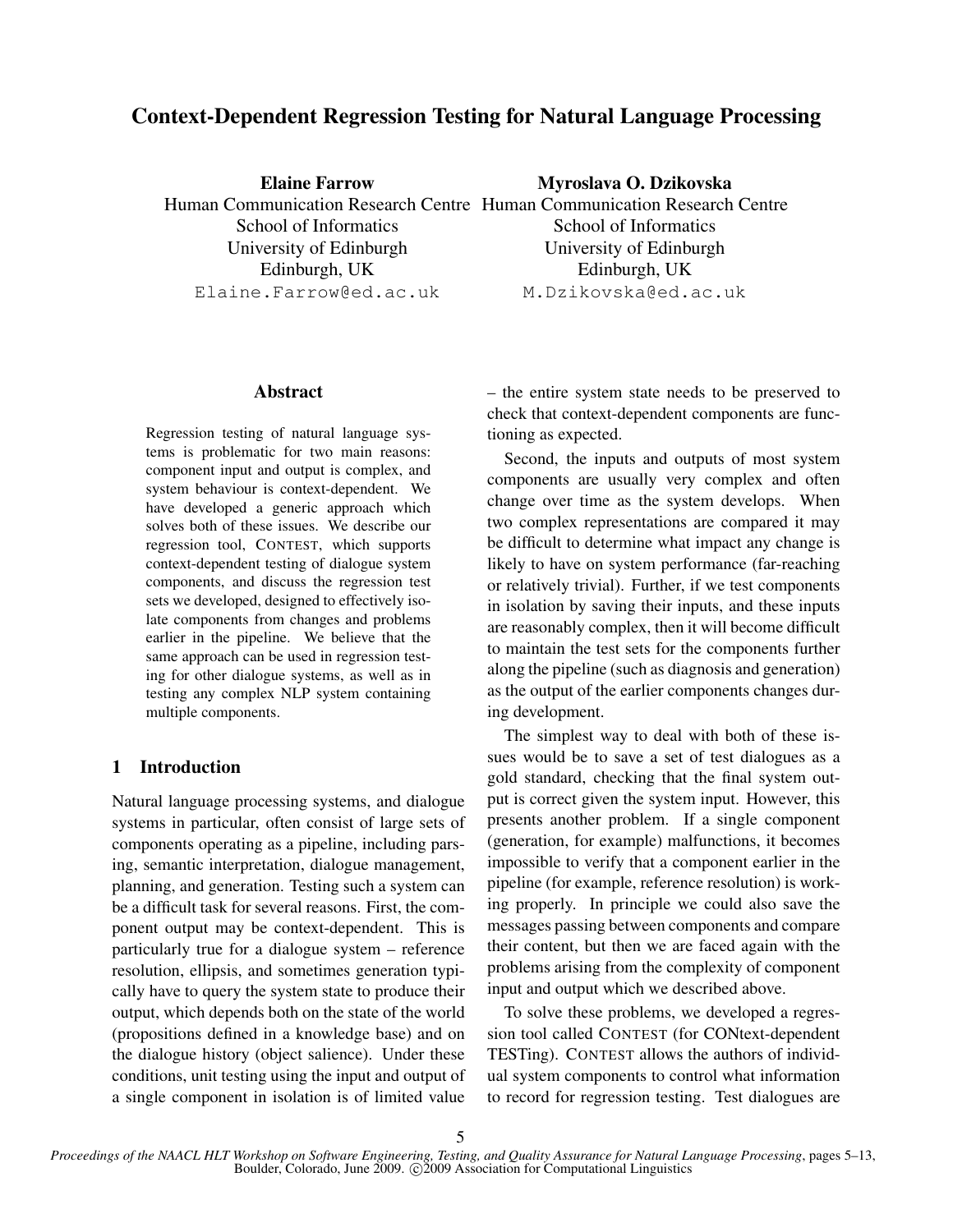saved and replayed through the system, and individual components are tested by comparing only their specific regression output, ignoring the outputs generated by other components. The components are isolated by maintaining a minimal set of inputs that are guaranteed to be processed correctly.

To deal with issues of output complexity we extend the approach of de Paiva and King (2008) for testing a deep parser. They created test sets at different levels of granularity, some including detailed representations, but some just saving very simple output of a textual entailment component. They showed that, given a carefully selected test set, testing on the final system output can be a fast and effective way to discover problems in the interpretation pipeline.

We show how the same idea can be used to test other dialogue system components as well. We describe the design of three different test sets that effectively isolate the interpretation, tutorial planning and generation components of our system. Using CONTEST allows us to detect system errors and maintain consistent test sets even as the underlying representations change, and gives us much greater confidence that the results of our testing are relevant to the performance of the system with real users.

The rest of this paper is organised as follows. In Section 2 we describe our system and its components in more detail. The design of the CONTEST tool and the test sets are described in Sections 3 and 4. Finally, in Section 5 we discuss how the interactive nature of the dialogue influences the design of the test sets and the process of verifying the answers; and we discuss features that we would like to implement in the future.

# 2 Background

This work has been carried out to support the development of BEETLE (Callaway et al., 2007), a tutorial dialogue system for basic electricity and electronics. The goal of the BEETLE system is to teach conceptual knowledge using natural language dialogue. Students interact with the system through a graphical user interface (GUI) which includes a chat interface,<sup>1</sup> a window to browse through slides containing reading material and diagrams, and an interface to a circuit simulator where students can build and manipulate circuits.

The system consists of twelve components altogether, including a knowledge base representing the state of the world, a curriculum planner responsible for the lesson structure, and dialogue management and NLP components. We developed CONTEST so that it could be used to test any system component, though our testing focuses on the natural language understanding and generation components.<sup>2</sup>

BEETLE uses a standard natural language processing pipeline, starting with a parser, lexical interpreter, and dialogue manager. The dialogue manager handles all input from the GUI (text, button presses and circuits) and also supports generic dialogue processing, such as dealing with interpretation failures and moving the lesson along. Student answers are processed by the diagnosis and tutorial planning components (discussed below), which function similarly to planning and execution components in task oriented dialogue systems. Finally, a generation subsystem converts the semantic representations output by the tutorial planner into the final text to be presented to the student.

The components communicate with each other using the Open Agent Architecture (Martin et al., 1998). CONTEST is implemented as an OAA agent, accepting requests to record messages. However, OAA is not essential for the system design – any communication architecture which supports adding extra agents into a system would work equally well.

BEETLE aims to get students to support their reasoning using natural language, since explanations and contentful talk are associated with learning gain (Purandare and Litman, 2008). This requires detailed analyses of student answers in terms of correct, incorrect and missing parts (Dzikovska et al., 2008; Nielsen et al., 2008). Thus, we use the TRIPS parser (Allen et al., 2007), a deep parser which produces detailed analyses of student input. The lexical interpreter extracts a list of objects and relationships mentioned, which are checked against the expected answer. These lists are fairly long – many expected answers have ten or more relations in them. The

<sup>&</sup>lt;sup>1</sup>The student input is currently typed to avoid issues with automated speech recognition of complex utterances.

<sup>&</sup>lt;sup>2</sup>All our components are rule-based, but we expect the same approach would work for components of a statistical nature.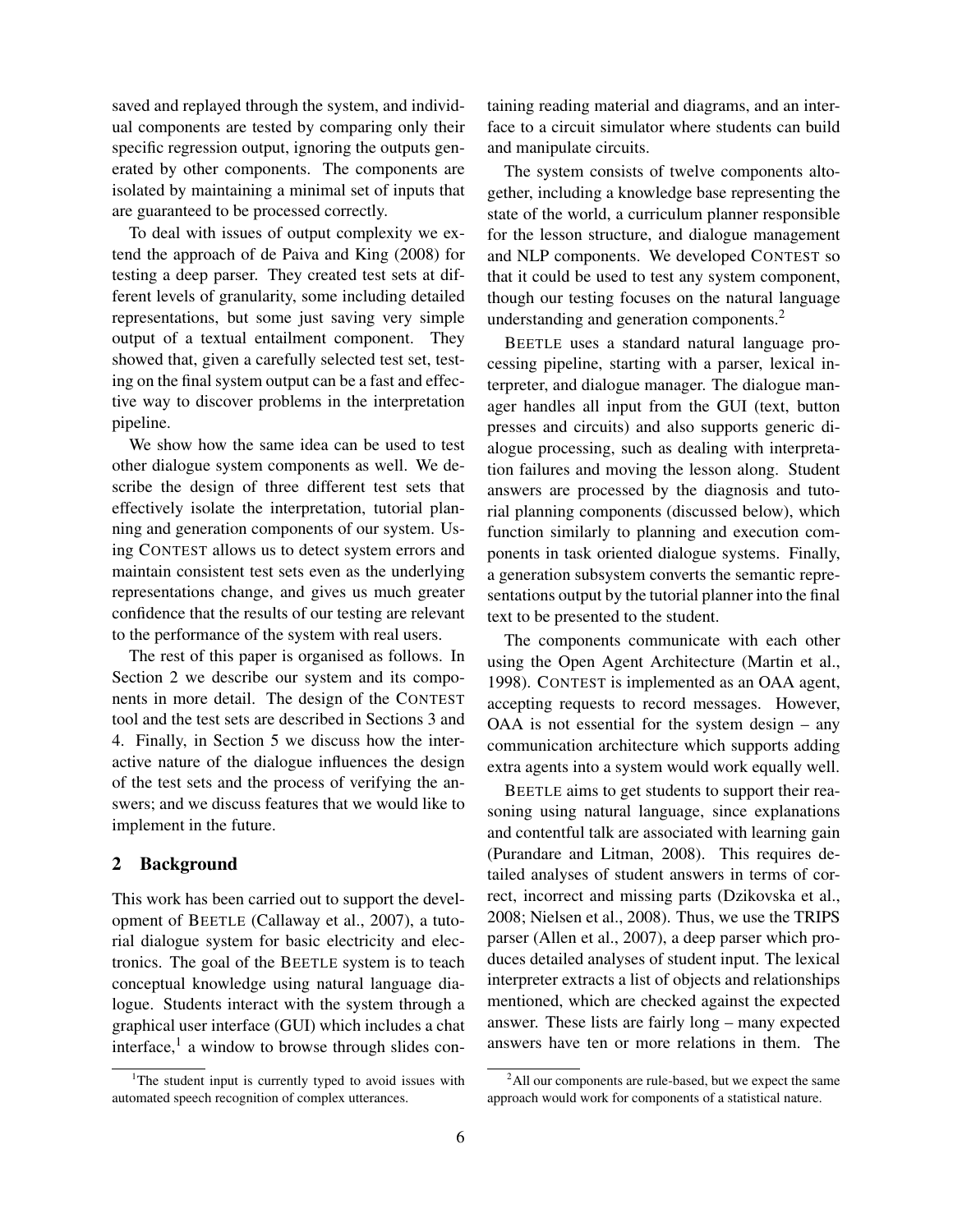diagnoser categorises each of the objects and relationships as correct, contradictory or irrelevant. The tutorial planner makes decisions about the remediation strategy, choosing one strategy from a set of about thirteen depending on the question type and tutorial context. Finally, the generation system uses the FUF/SURGE (Elhadad, 1991) deep generator to generate feedback automatically.

Obviously, the output from the deep parser and the input to the tutorial planner and generator are quite complex, giving rise to the types of problems that we discussed in the introduction. We already had a tool for unit-testing the parser output (Swift et al., 2004), plus some separate tools to test the diagnoser and the generation component, but the complexity of the representations made it impractical to maintain large test sets that depended on such complex inputs and outputs. We also wanted a unified way to test all the components in the context of the entire system. This led to the creation of CONTEST, which we describe in the rest of the paper.

# 3 The CONTEST Tool



Figure 1: The regression testing process.

In this section we describe the process for creating and using test cases, illustrated in Figure 1. The first step in building a useful regression tool is to make it possible to run the same dialogue through the system many times without retyping the student answers. We added a wrapper around the GUI to intercept and record the user actions and system calls for later playback, thus creating a complete record of the session. Every time our system runs, a new saved session file is automatically created and saved in a standard location. This file forms the basis for our test cases. It uses an XML format, which is human-readable and hand-editable, easily extensible and amenable to automatic processing. A (slightly simplified) example of a saved session file is shown in Figure 2. Here we can see that a slide was displayed, the tutor asked the question "Which components (if any) are in a closed path in circuit 1?" and the student answered "the battery and the lightbulb".

Creating a new test case is then a simple matter of starting the system and performing the desired actions, such as entering text and building circuits in the circuit simulator. If the system is behaving as it should, the saved session file can be used directly as a test case. If the system output is not as desired, the file can be edited in any text editor.

Of course, this only allows the final output of the system to be tested, and we have already discussed the shortcomings of such an approach: if a component late in the pipeline has problems, there is no way to tell if earlier components behaved as expected. To remedy this, we added a mechanism for components other than the GUI to record their own information in the saved session file.

Components can be tested in effective isolation by combining two mechanisms: carefully designed test sets which focus on a single component and (importantly) are expected to succeed even if some other component is having problems; and a regression tool which allows us to test the output of an individual component. Our test sets are discussed in detail in Section 4. The remainder of this section describes the design of the tool.

CONTEST reads in a saved session file and reproduces the user actions (such as typing answers or building circuits), producing a new saved session file as its output. If there have been changes to the system since the test was created, replaying the same actions may lead to new slides and tutor messages being displayed, and different recorded output from intermediate components. For example, given the same student answers, the diagnosis may have changed, leading to different tutor feedback. We compare the newly generated output file against the input file. If there are no differences, the test is considered to have passed. As the input and output files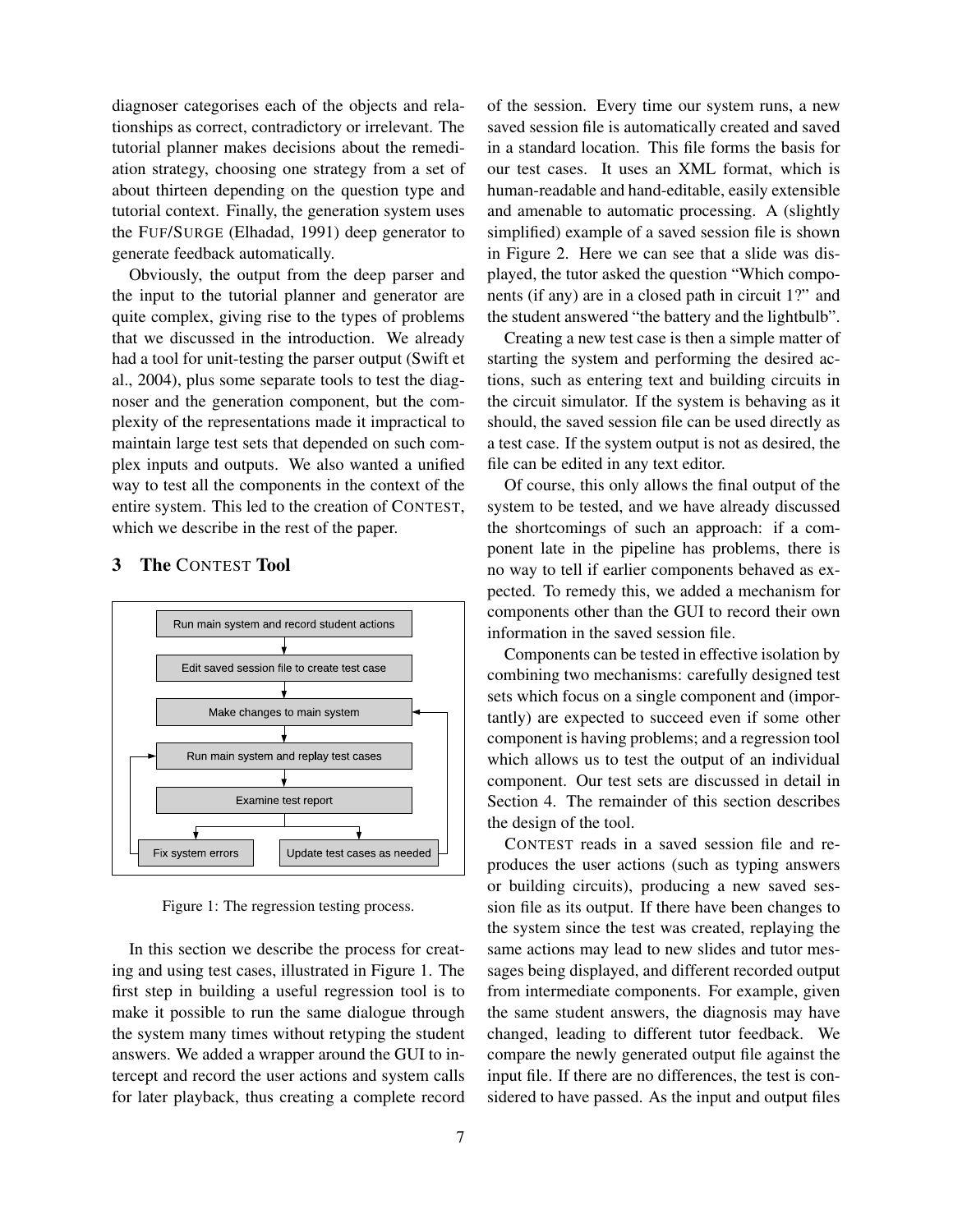```
<test>
  <action agent="tutor" method="showSlide">
    lesson1-oe/exercise/img1.html
  </action>
  <action agent="tutor" method="showOutput">
    Which components (if any) are in a closed path in circuit 1?
  </action>
  <action agent="student" method="submitText">
    the battery and the lightbulb
  </action>
</test>
```
Figure 2: A saved session file showing a single interaction between tutor and student.

are identical in format, the comparison can be done using a 'diff' command.

With each component recording its own output, it can be the case that there are many differences between old and new files. It is therefore important to be able to choose the level of detail we want when comparing saved session files, so that the output of a single component can be checked independently of other system behaviour. We solved this problem by creating a set of standard XSLT filters. One filter picks out just the dialogue between student and tutor to produce a transcript of the session. Other filters select the output from one particular component, for example the tutorial planner, with the tutor questions included to provide context. In general, we wrote one filter for each component.

CONTEST creates a test report by comparing the expected and actual outputs of the system on each test run. We specify which filter to use (based on which component we are testing). If the test fails, we can examine the relevant differences using the 'ediff' mode in the emacs text editor. More sophisticated approaches are possible, such as using a further XSL transform to count all the errors of a particular type, but we have found ediff to be good enough for our purposes. With the filters in place we only see the differences for the component we are testing. Since component regression output is designed to be small and human-readable, checking the differences is a very quick process.

Test cases can be run individually or in groups. $3$ 

Using CONTEST, we can create a single report for a group of test cases: the individual outputs are combined to create a new output file for the group and this is compared to the (combined) input file, with filters applied in the usual way. This is a very useful feature, allowing us to create a report for all the 'good answer' cases (for example) in one step.

Differences do not always indicate errors; sometimes they are simply changes or additions to the recorded information. After satisfying ourselves that the reported differences are intentional changes, we can update the test cases to reflect the output of the latest run. Subsequent runs will test against the new behaviour. CONTEST includes an update tool which can update a group of cases with a single command. This is simpler and less error-prone than editing potentially hundreds of files by hand.

# 4 Test Cases

We have built several test sets for each component, amounting to more than 400 individual test cases. We describe examples of the test sets for three of our components in more detail below, to demonstrate how we use CONTEST.

## 4.1 Interpretation Test Cases

We have a test set consisting of 'good answers' for each of the questions in our system which we use to test the interpretation component. The regression information recorded by the interpretation component includes the internal ID code of the matched answer and a code indicating whether it is a 'best', 'good' or 'minimal' answer. This is enough to allow us to de-

<sup>&</sup>lt;sup>3</sup>Test cases are usually grouped by directory, but symbolic links allow us to use the same case in several groups.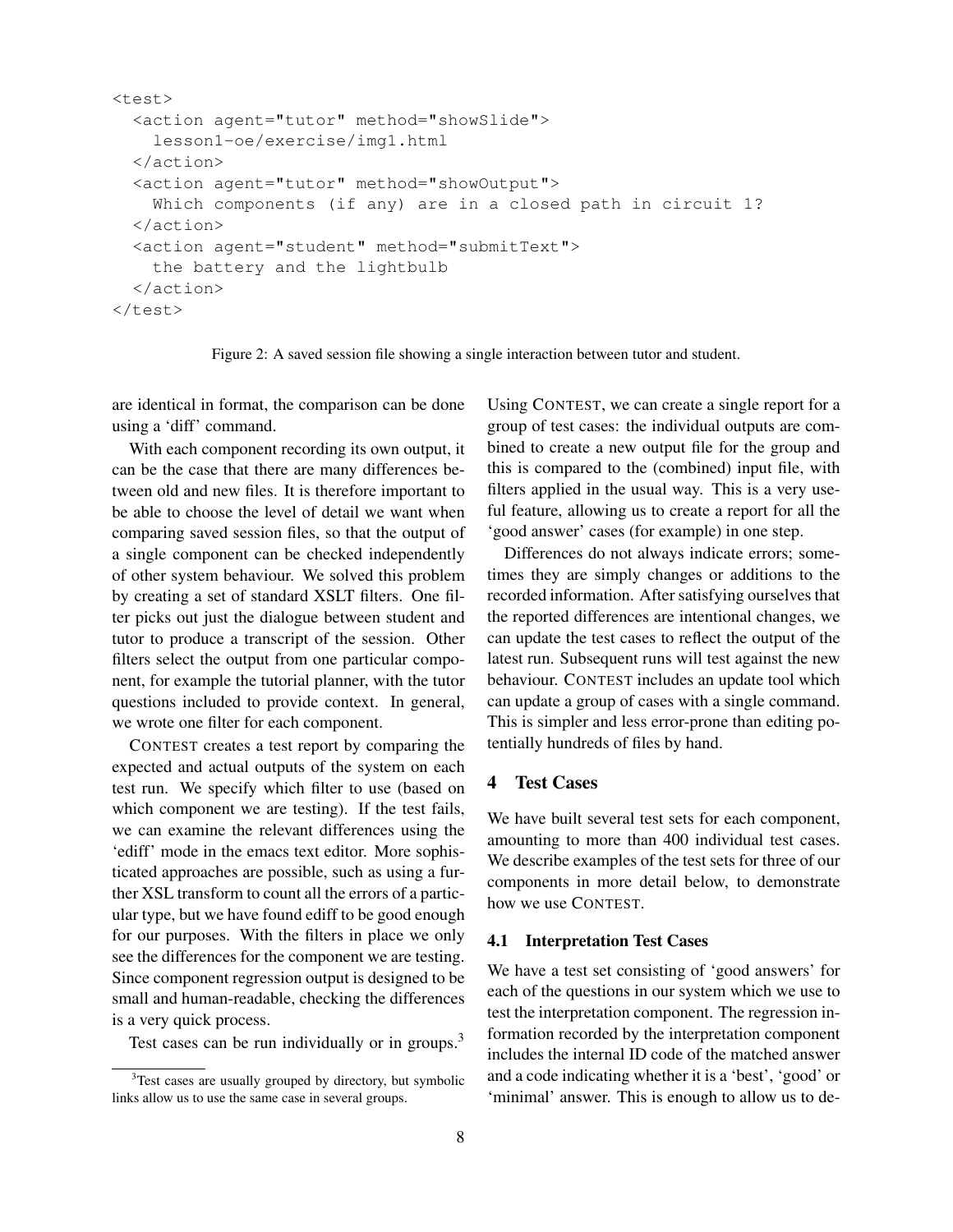```
<test name="closed_path_discussion">
 <action agent="tutor" method="showOutput">
   What are the conditions that are required to make a bulb light up?
  </action>
  <action agent="student" method="submitText">
   a bulb must be in a closed path with the battery
  </action>
  <action agent="simpleDiagnosis" method="logForRegression">
   student-act: answer atype: diagnosis consistency: []
   code: complete subcode: best
   answer id: conditions for bulb to light ans1
  </action>
</test>
```
Figure 3: A sample test case from our 'good answers' set showing the diagnosis produced for the student's answer.

tect many possible errors in interpretation. We can run this test set after every change to the parsing or interpretation components.

A (slightly simplified) example of our XML test case format is shown in Figure 3, with the tutor question "What are the conditions that are required to make a bulb light up?" and the student answer "a bulb must be in a closed path with the battery". The answer diagnosis shows that the system recognised that the student was attempting to answer the question (rather than asking for help), that the answer match was complete, with no missing or incorrect parts, and the answer was consistent with the state of the world as perceived by the system.<sup>4</sup> The matched answer is marked as the best one for that question.

While the recorded information does not supply the full interpretation, it can suggest the source of various possible errors. If interpretation fails, the student act will be set to uninterpretable, and the code will correspond to the reason for failed interpretation: unknown input if the parse failed, unknown mapping or restriction failure if lexical interpretation failed, and unresolvable if reference resolution failed. If interpretation worked, but took incorrect scoping or attachment decisions, the resulting proposition is likely to be inconsistent with the

current knowledge base, and an inconsistency code will be reported. In addition, verifying the matched answer ID provides some information in case only a partial interpretation was produced. Sometimes different answer IDs correspond to answers that are very complete versus answers that are acceptable because they address the key point of the question, but miss some small details. Thus if a different answer ID has matched, it indicates that some information was probably lost in interpretation.

The codes we report were not devised specifically for the regression tests. They are used internally to allow the system to produce accurate feedback about misunderstandings. However, because they indicate where the error is likely to originate (parsing, lexical interpretation, scoping and disambiguation), they can help us to track it down.

We have another test set for 'special cases', such as the student requesting a hint or giving up. An example is shown in Figure 4. Here the student gives up completely on the first question, then asks for help with the second. We use this test case to check that the set phrases "I give up" and "help" are understood by the system. The 'special cases' test set includes a variety of help request phrasings observed in the corpora we collected. Note that this example was recorded while using a tutorial policy that responds to help requests by simply providing the answer. This does not matter for testing interpretation, since the information recorded in the test case will distinguish help requests from give ups, regardless

<sup>4</sup> Sometimes students are unable to interpret diagrams, or are lacking essential background knowledge, and therefore say things that contradict the information in the domain model. The system detects and remediates such cases differently from general errors in explanations (Dzikovska et al., 2006).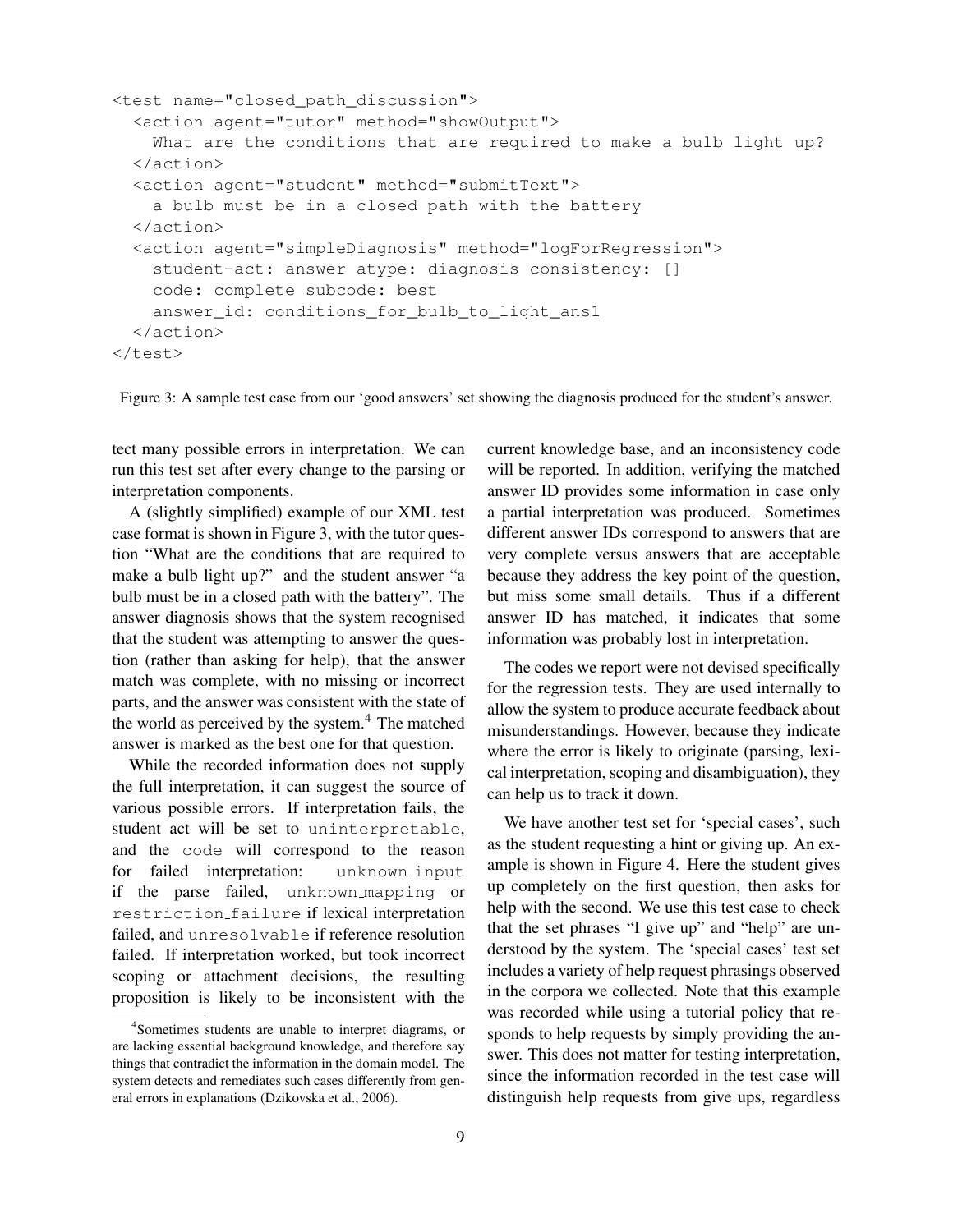- T: Which components (if any) are in a closed path in circuit 1?
- S: I give up
- T: The answer is the battery and the bulb in 1.
- T: Which components (if any) are in a closed path in circuit 2?
- S: help
- T: Here's the answer. The bulb in 2.

Figure 4: The transcript of a test case for "I give up" and "help". T: is the tutor, S: is the student.

of the specific tutorial policy used by the system.

Finally, we have a test set for detection of uninterpretable utterances. In a tutoring system, students often use incorrect terminology or unexpected phrasings which the system cannot understand. While we expect coverage and robustness of parsing and interpretation components to improve as the system develops, some percentage of errors is to be expected simply because even state-of-theart parsers are not 100% accurate. Thus the system needs to detect problems whenever possible, and produce useful help messages. We have collected a set of student utterances that correspond to typical interpretation problems – failed parses, unknown words, sentences that are parsed but the parser makes an incorrect attachment decision, sentences where the student used terminology incorrectly (violating sortal constraints encoded in the knowledge base), a pronominal referent that could not be resolved. Identifying the problem type correctly is important because it affects later processing in the dialogue manager and tutorial planner. Thus we have a set of test cases using the collected sentences, which we use to ensure that the problems are flagged correctly.

#### 4.2 Tutoring Test Cases

The BEETLE tutorial planner makes decisions on system behaviour and corresponds to planning and execution components in other dialogue systems. Here, we are attempting to test that the tutorial planner selected the right system action. Therefore, since we are not testing the interpretation component, we don't vary the form of the language we use. Instead,

- T: Predict the state (on, off) of each bulb in diagram 1.
- S: all bulbs are off
- T: OK, we'll check your prediction in a moment.
- T: Predict the state (on, off) of each bulb in diagram 2.
- S: all bulbs are off
- T: OK, we'll check your prediction in a moment.
- T: Test your prediction for diagram 1 by opening both switches and observing the bulbs.
- T: Test your prediction for diagram 2 by closing both switches and observing the bulbs.
- T: Did the bulbs behave the way you expected?
- S: no
- T: Right. In your second prediction, you said that Bulb A, Bulb B and Bulb C would be off. But Bulb A, Bulb B and Bulb C are lit.

Figure 5: A tutorial planner test case transcript. T: is the tutor, S: is the student.

we vary the combination of good and bad student answers, and record the action chosen by the system.

The tutorial planner chooses feedback in 2 stages. First, a general algorithm is chosen depending on the exercise type and student input type: there are separate algorithms for addressing, for example, what to do if the student input was not interpreted, and for correct and incorrect answers. Choosing the algorithm requires some computation depending on the question context. Once the main algorithm is chosen, different tutorial strategies can be selected, and this is reflected in the regression output: the system records a keyword corresponding to the chosen algorithm, and then the name of the strategy along with key strategy parameters.

For example, Figure 5 shows the transcript from a test case for a common exercise type from our lessons: a so called predict-verify-evaluate sequence. In this example, the student is asked to predict the behaviour of three light bulbs in a circuit, test it by manipulating the circuit in the simulation environment, and then evaluate whether their predictions matched the circuit behaviour. The system reinforces the point of the exercise by producing a summary of discrepancies between the student's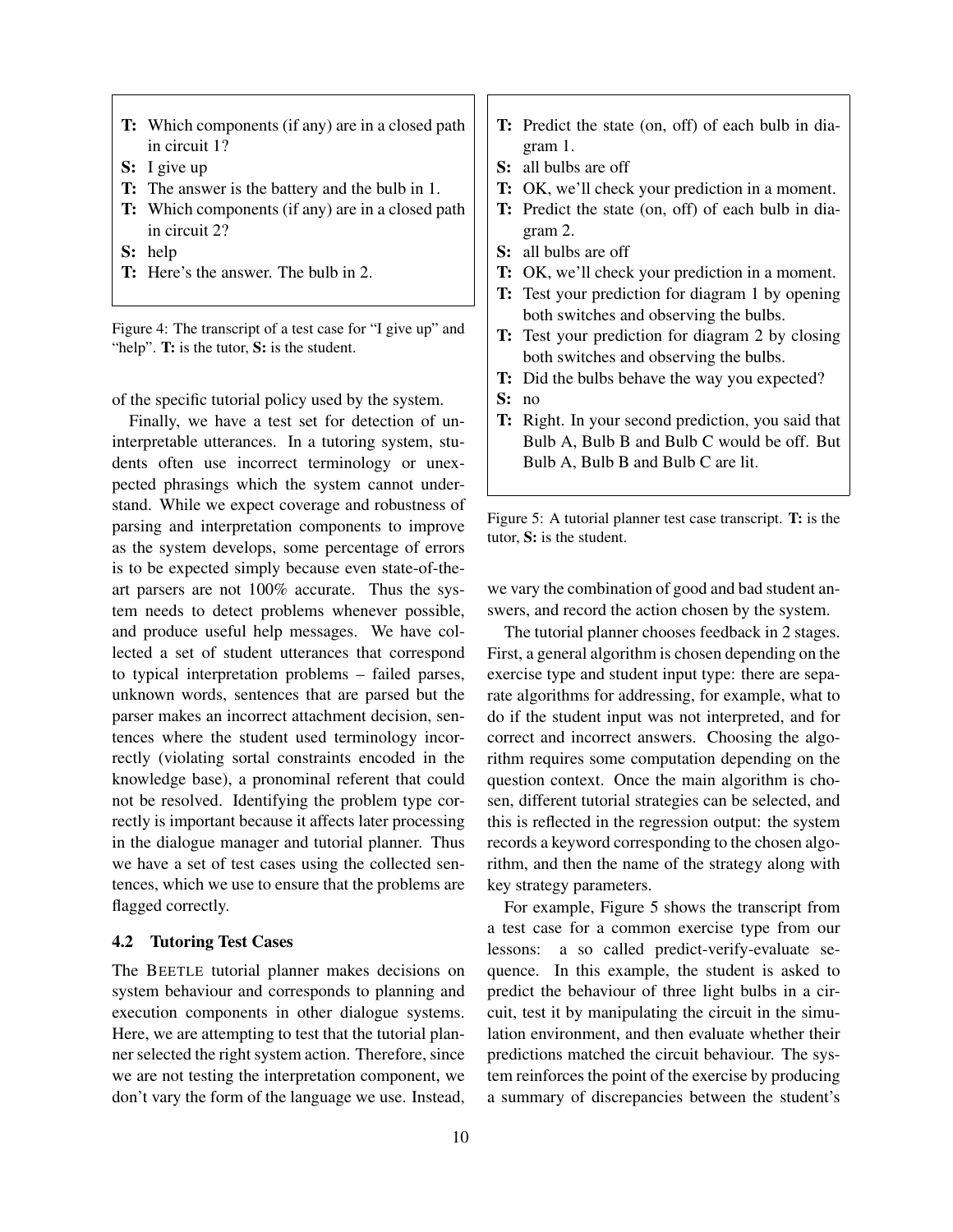```
<action agent="tutor" method="showOutput">
 Did the bulbs behave the way you expected?
</action>
<action agent="student" method="submitText">
 no
</action>
<action agent="tc-bee" method="logForRegression">
 EVALUATE (INCORRECT-PREDICTION NO_NO)
</action>
```
Figure 6: An excerpt from a tutorial planner test case showing the recorded summary output.

predictions and the observed outcomes.

An excerpt from the corresponding test case is shown in Figure 6. Here we can see the tutor ask the evaluation question "Did the bulbs behave the way you expected?" and the student answer "no". The EVALUATE algorithm was chosen to handle the student answer, and from the set of available strategies the INCORRECT-PREDICTION strategy was chosen. That strategy takes a parameter indicating if there was a discrepancy when the student evaluated the results (here NO\_NO, corresponding to the expected and actual evaluation result inputs).

In contrast, in the first example in Figure 4, where the student gives up and doesn't provide an answer, the tutorial planner output is REMEDIATE (BOTTOM-OUT Q IDENTIFY). This shows that the system has chosen to use a REMEDIATE algorithm, and a 'bottom-out' (giving away the answer) strategy for remediation. The strategy parameter Q IDENTIFY (which depends on the question type) determines the phrasing to be used in the generator to verbalise the tutor's feedback.

The saved output allows us to see that the correct algorithm was chosen to handle the student input (for example, that the REMEDIATE algorithm is correctly chosen after an incorrect student answer to an explanation question), and that the algorithm chooses a strategy appropriate for the tutorial context. Certain errors can still go undetected here, for example, if the algorithm for verbalising the chosen strategy in the generator is broken. Developing summary inputs to detect such errors is part of planned future work.

In order to isolate the tutorial planner from interpretation, we use standard fixed phrasings for student answers. The answer phrasings in the 'good answers' test set for interpretation (described in Section 4.1) are guaranteed to be understood correctly, so we use only these phrasings in our tutorial planner test cases. Thus, we are able to construct tests which will not be affected by problems in the interpretation pipeline.

#### 4.3 Generation Test Cases

To test generation, we have a set of test cases where the student immediately says "I give up" in response to each question. This phrase is used in our system to prevent the students getting stuck – the tutorial policy is to immediately stop and give the answer to the question. The answers given are generated by a deep generator from internal semantic representations, so this test set gives us the assurance that all relevant domain content is being generated properly. This is not a complete test for the generation capabilities of our system, since each explanation question can have several possible answers of varying degrees of quality (suggested by experienced human tutors (Dzikovska et al., 2008)), and we always choose the best possible answer when the student gives up. However, it gives us confidence that the student can give up at any point and receive an answer which can be used as a template for future answers.

# 5 Discussion and Future Work

We have created more than 400 individual test cases so far. There are more than 50 for the interpretation component, more than 150 for the tutorial planner and more than 200 for the generation component. We are developing new test sets based on other scenarios, such as responding to each question with a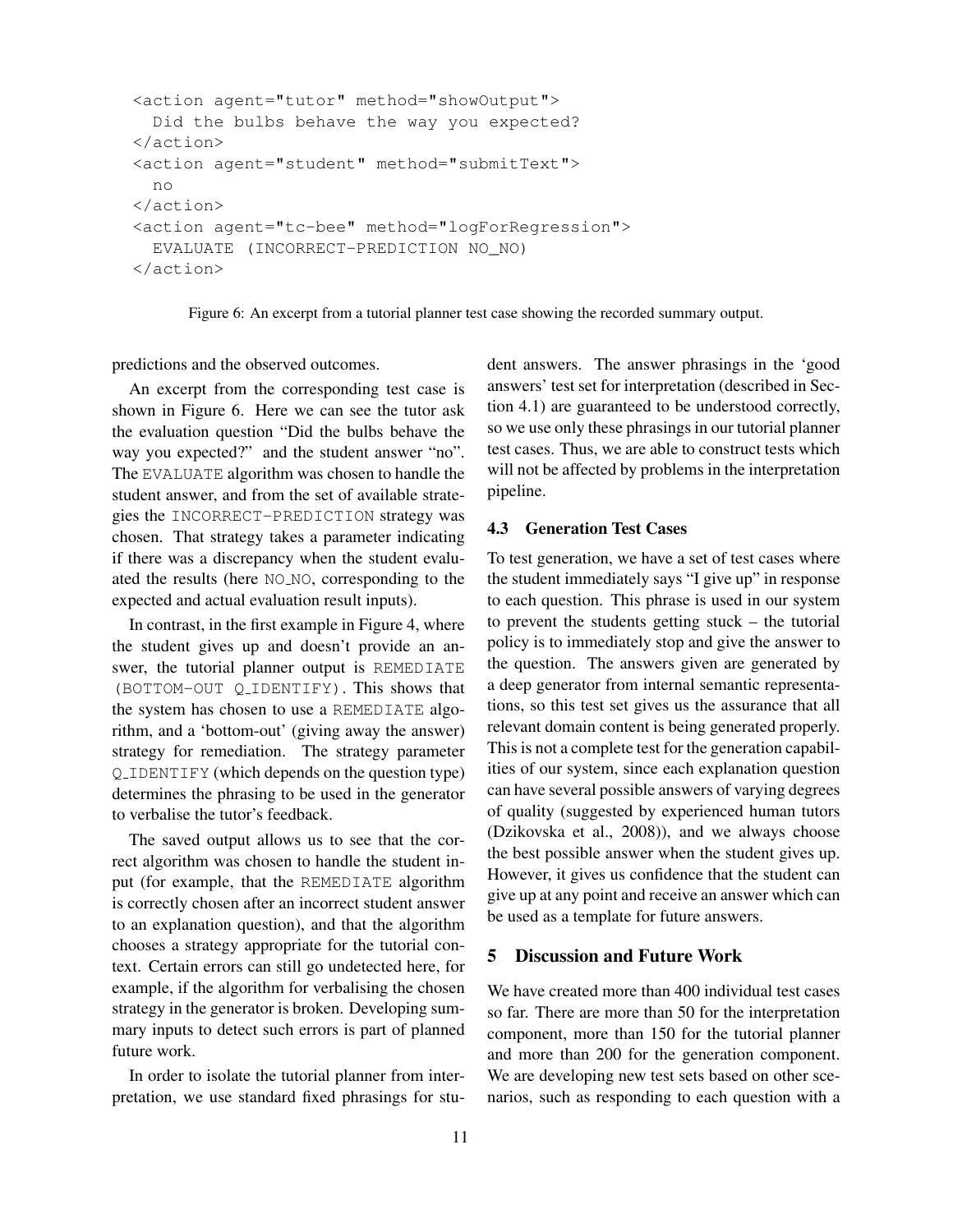help request. We are also refining the summary information recorded by each component.

An important feature of our testing approach is the use of short summaries rather than the internal representations of component inputs and outputs. Well-designed summaries provide key information in an easy-to-read format that can remain constant as internal formats change and develop over time. We believe that this approach would be useful for other language processing systems, since at present there are few standardised formats in the community and representations are typically developed and refined together with the algorithms that use them.

The decision about what information to include in the summary is vital to the success and overall usefulness of the regression tool. If too much detail is recorded, there will be many spurious changes and it will be burdensome to keep a large regression set updated. If too little detail is recorded, unwanted changes in the system may go undetected. The content of the test cases we discussed in Section 4 represents our approach to such decisions.

Interpretation was perhaps the most difficult, because it has a particularly complex output. In determining the information to record, we were following the solution of de Paiva and King (2008) who use the decision result of the textual entailment system as a way to efficiently test parser output. For our system, the information output by the diagnoser about answer correctness proved to have a similar function – it effectively provides information about whether the output of the interpretation component was usable, without the need to check details carefully.

The main challenge for our tutorial planner and generation components (corresponding to planning and execution components in a task-oriented dialogue system) was to ensure that they were sufficiently isolated so as to be unaffected by errors in interpretation. We achieve this by maintaining a small set of known phrasings which are guaranteed to be interpreted correctly; this ensures that in practice, the downstream components are isolated from unwanted changes in interpretation.

Our overall methodology of recording and testing summary information for individual components can be used with any complex NLP system. The specific details of what information to record obviously depends on the domain, but our experience suggests some general principles. For testing the interpretation pipeline, it is useful to record pre-existing error codes and a qualitative summary of the information used to decide on the next system action. Where we record the code output by the diagnoser, an information seeking system could record, for example, the number of slots filled and the number of items retrieved from a database. It is also useful to record decisions taken by the system, or actions performed in response to user input; so, just as we record information about the chosen tutorial policy, other systems can record the action taken – whether it is to search the database, query a new slot, or confirm a slot value.

One major improvement that we have planned for the future is adding another layer of test case management to CONTEST, to enable us to produce summaries and statistics about the total number of test cases that have passed and failed, instead of checking reports individually. Such statistics can be implemented easily using another XSL transform on top of the existing filters to count the number of test cases with no differences and produce summary counts of each type of error detected.

# 6 Conclusion

The regression tool we developed, CONTEST, solves two of the major issues faced when testing dialogue systems: context-dependence of component behaviour and complexity of component output. We developed a generic approach based on running saved dialogues through the system, and checking summary information recorded by different components against separate gold standards. We demonstrated that test sets can be designed in such a way as to effectively isolate downstream components from changes and problems earlier in the pipeline. We believe that the same approach can be used in regression testing for other dialogue systems, as well as in testing any complex NLP system containing multiple components.

## Acknowledgements

This work has been supported in part by Office of Naval Research grant N000140810043. We thank Charles Callaway for help with generation and tutoring tests.